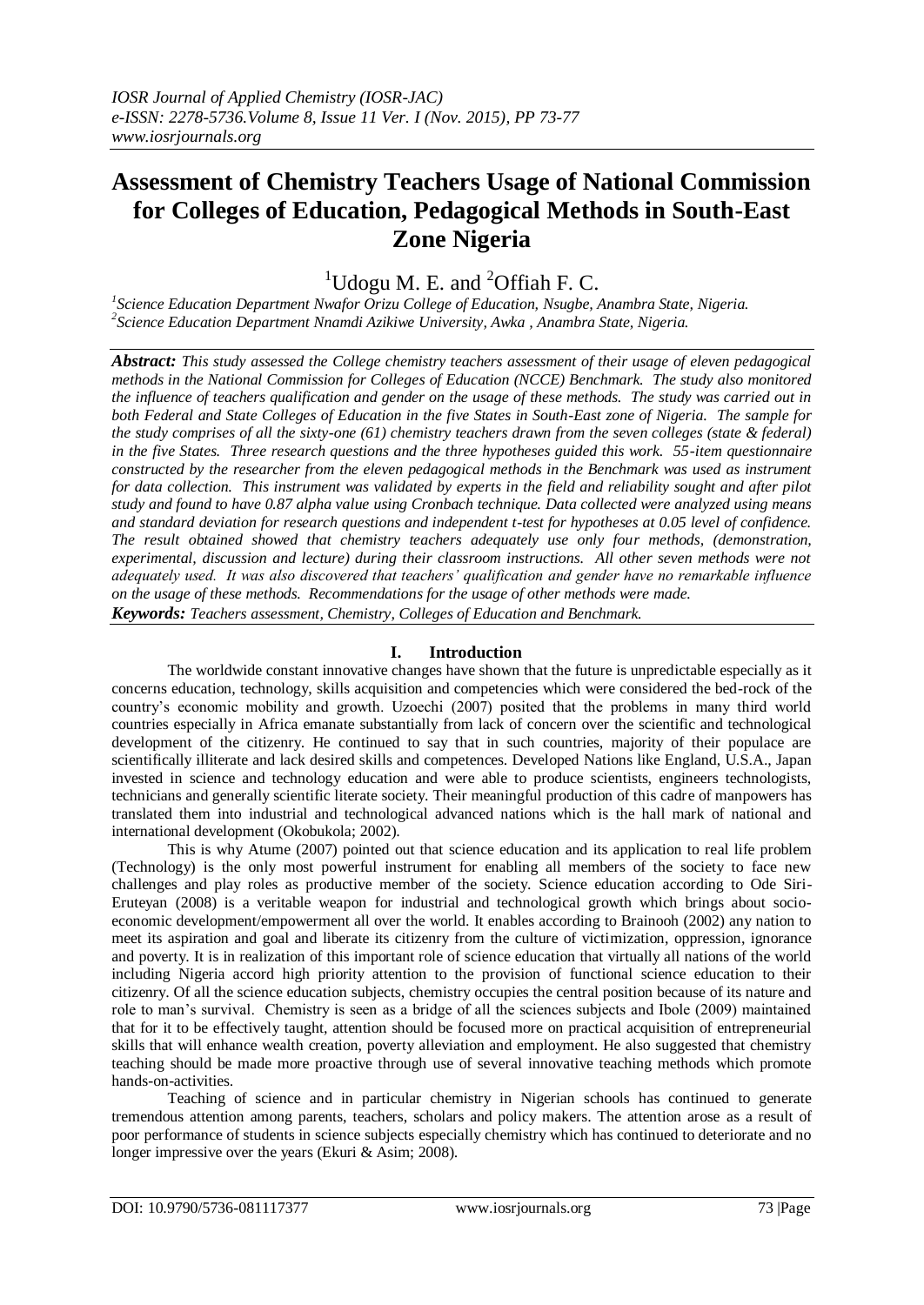Federal Ministry of Education (FME), professional bodies like STAN, and Scholars of science have taken giant strides towards the improvement of teaching and learning of sciences. Some of the measures taken are: provision of innovative pedagogical method; teaching facilities; training and retraining of science teachers through workshops, seminars and conferences (Ofuegbu; 2003). Consequently, the National Commission for Colleges of Education (NCCE) had also recommended in its Benchmark some innovative pedagogical methods to be used in the colleges for the training of pre-service teachers (teacher trainees in Colleges). These methods include, demonstration experimentation, discussion, computer etc some of these methods have been tried out by scholar and found efficacious in enhancing science especially (chemistry) teaching and learning in schools.

Inspite of all these efforts, studies conducted by (Olorukooba 2007 and Ndioho 2007) still reported poor performance of students in science subjects especially chemistry. This current situation of poor students performance in chemistry and science in general has been attributed by Josiah and Okooboh (2009) among other things to: Lack of teaching resources poorly equipped or complete absence of science laboratories; poor usage teaching methods and non utilization of resource materials during instructions. Little wonder Njoku (2003) pointed out that Nigerian science classroom activities are still dominated by teacher-centred method which have been found to be ineffective in promoting meaningful science teaching and learning at all levels of education system. The training of qualified science teachers who have the content knowledge as well as the methodology of imparting the knowledge is therefore of paramount important. This is because teachers always teach the way they were trained and students perform literally the way they are taught they are play. Hence Promise (2011) made this assertion that if our students are not performing well, it means that the teachers have not taught well. This equally shows that teacher were not well trained. This is why Oburu (2013) posited that the success of any educational system is directly proportional to the quality of its teachers. This means that no educational system can rise above of its teachers. Olerukooba (2007) maintained that the crisis in the science classroom to day, is a direct result of science teachers we have in the classroom. Njoku (2004) suggested that science teacher education should use classroom strategies and methods which they expect the teacher-trainees to use when they go to teach in the classroom. It was for this particular reason that the researcher considered it necessary to assess the current pedagogical methods used by teacher-educators in Colleges of Education. To find out the extent to which they expose pre-service teachers to those methods stipulated by the NCCE in the Benchmarch. The problem underlining this work are to what extent do teacher educators use the stipulated pedagogical methods for the preparation of primary and secondary school teachers (pre-service teachers) and what influence has teaching qualification and gender on the usage of these methods.

## **Research questions**

- 1. What are the mean rating scores and standard deviation of chemistry teachers on their usage of the eleven methods in their classroom instructions
- 2. What are the mean rating scores and standard deviation of male and female chemistry teachers on the usage of the methods?
- 3. What are the mean rating scores and standard deviations of qualified and unqualified chemistry teachers on the usage of these methods.

#### **Research hypotheses**

- 1. Mean rating scores and standard deviation of male & female teachers on the usage of the eleven methods will not differ significantly
- 2. Mean rating scores and standard deviations of qualified and unqualified teachers on their usage of the eleven methods will not differ significantly.

## **II. Scores Of Qualified And Unqualified Chemistry Teachers On Their Usage Of The Eleven Methods.**

#### **Methodology**

This study is a descriptive survey one carried out in the five states in south-East zone of Nigeria (Anambra, Abia, Ebonyi, Enugu, Imo). The population of the study was sixty-one (61) chemistry teachers drawn from the seven colleges of education both state and federal. All were used as sample for the study. Instrument for data collection was a questionnaire on teacher instructional practices drawn from the eleven pedagogical methods in the NCCE benchmark. The instrument was made up of two sections. Section A was on biodata of the respondents while section B sought information on teachers' methods usage. The items in the questionnaire were 55 which were characteristics of different methods in the NCCE benchmark. Teachers were expected to respond to the items according to what they actually do in the classroom as they employ different methods. The instrument was validated by two experts in science education (chemistry option) and one expert in measurement and evaluation. Reliability of the instrument was sought through pilot study in a college not part of the study. Date collected were analysed using Cronbach alpha technique and was found to have .83 coefficient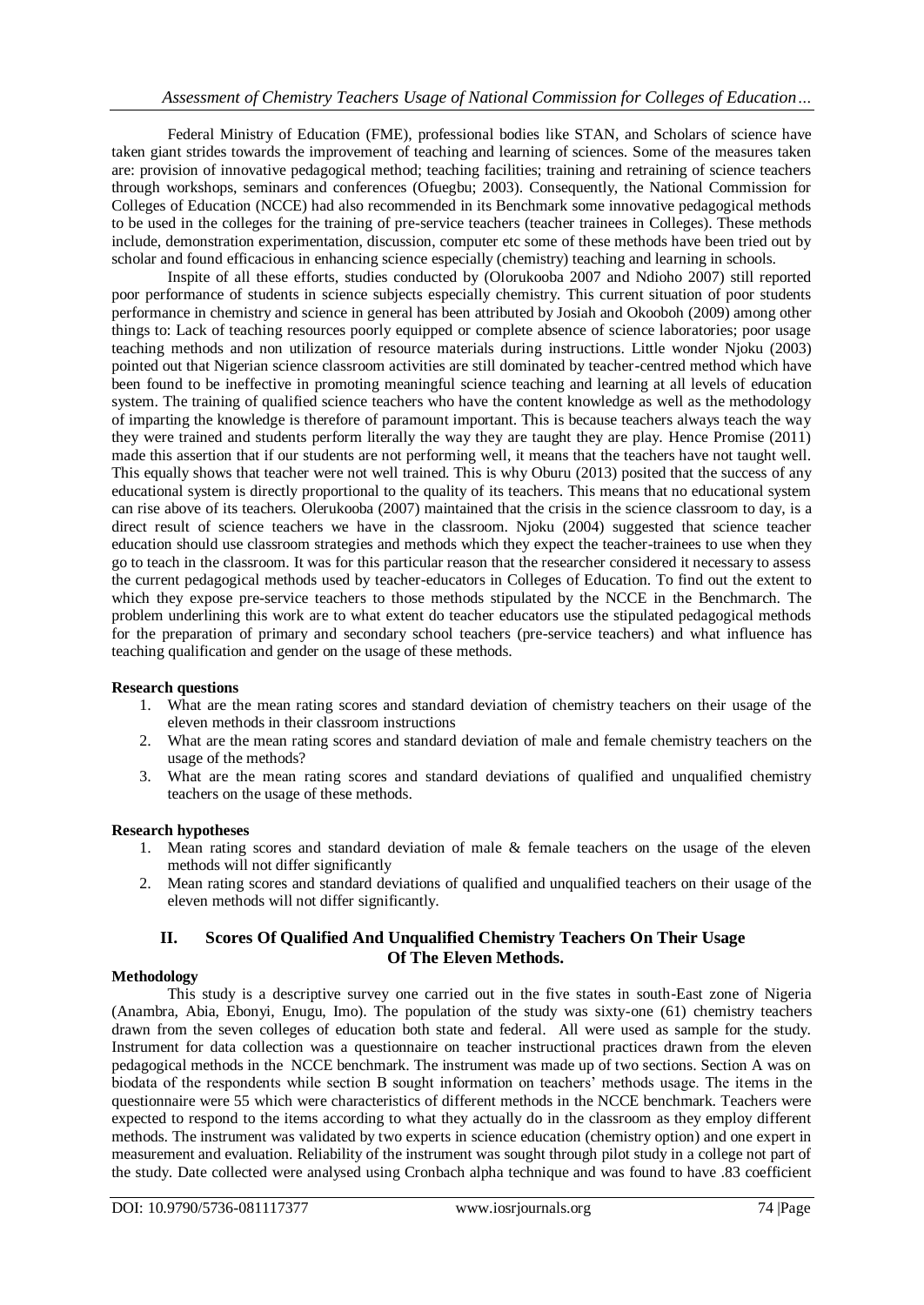alpha value. These items were close ended with 5-point rating scale of always (5), most often (4), sometimes (3), seldom (2) and never (1). After the administration of the instrument to the respondents, data obtained were analyzed using means and standard deviation for research questions and research hypotheses tested using independent t-test for significant differences at confident level of 0.05. Scores of 3.00 and above indicated usage of the method while scores of 2.99 and below indicated non-usage of the method.

| Table 1: Means rating scores and standard deviations of chemistry teachers on their usage of each of the eleven |  |
|-----------------------------------------------------------------------------------------------------------------|--|
| pedagogical methods.                                                                                            |  |

| $\mathbf{m}_\mathcal{D}$ , $\mathbf{m}_\mathcal{D}$ , $\mathbf{m}_\mathcal{D}$ | N  | Mean | <b>Std Deviation</b> |
|--------------------------------------------------------------------------------|----|------|----------------------|
| <b>Demonstration method</b>                                                    | 59 | 3.99 | .63                  |
| <b>Experimental method</b>                                                     | 59 | 3.36 | .66                  |
| <b>Discovery method</b>                                                        | 59 | 2.55 | .52                  |
| <b>Discussion method</b>                                                       | 59 | 3.86 | .44                  |
| <b>Computer method</b>                                                         | 59 | 1.41 | .37                  |
| <b>Cooperative method</b>                                                      | 59 | 2.16 | .48                  |
| <b>Concept mapping method</b>                                                  | 59 | 2.82 | .75                  |
| <b>Analogy</b> method                                                          | 59 | 1.60 | .43                  |
| <b>Advance organizer</b>                                                       | 59 | 2.94 | .66                  |
| <b>Individualized method</b>                                                   | 59 | 2.71 | .53                  |
| Lecture method                                                                 | 59 | 3.90 | .68                  |

Table 1 shows that most of the instructional practices on the items on demonstration, experimental, discussion and lecture methods are performed by teachers during their lessons. There was indication that all the other seven methods were not adequately used by teachers during instruction. Their mean values were much below the mud-point

**Table 2:** The mean rating scores, standard deviations and independent t-test for significant difference of qualified and unqualified chemistry teachers on the usage of the eleven methods P<0.05 t-critical 1.96

| <b>Method</b>                | <b>Oualification</b> | N  | Mean | <b>SD</b> | df | t    | <b>Decision</b> |
|------------------------------|----------------------|----|------|-----------|----|------|-----------------|
| <b>Demonstration method</b>  | qualified            | 44 | 4.11 | .56       | 57 | 2.64 | S               |
|                              | unqualified          | 15 | 3.63 | .69       |    |      |                 |
| <b>Experiment method</b>     | qualified            | 44 | 3.35 | .64       | 57 | .094 | <b>NS</b>       |
|                              | unqualified          | 15 | 3.37 | .75       |    |      |                 |
| <b>Discovery method</b>      | qualified            | 44 | 2.56 | .51       | 57 | .165 | <b>NS</b>       |
|                              | unqualified          | 15 | 2.53 | .56       |    |      |                 |
| <b>Discussion method</b>     | qualified            | 44 | 3.92 | .43       | 57 | 1.75 | <b>NS</b>       |
|                              | unqualified          | 15 | 3.69 | .44       |    |      |                 |
| <b>Computer method</b>       | qualified            | 44 | 1.47 | .40       | 57 | 1.97 |                 |
|                              | unqualified          | 15 | 1.25 | .23       |    |      | S               |
| <b>Cooperative method</b>    | qualified            | 44 | 2.21 | .49       | 57 | 1.47 | <b>NS</b>       |
|                              | unqualified          | 15 | 2.00 | .43       |    |      |                 |
| mapping<br>Concept           | qualified            | 44 | 2.86 | .74       | 57 | .69  | <b>NS</b>       |
| method                       | unqualified          | 15 | 2.70 | .79       |    |      |                 |
| <b>Analogy method</b>        | qualified            | 44 | 1.63 | .47       | 57 | .70  | <b>NS</b>       |
|                              | unqualified          | 15 | 1.53 | .33       |    |      |                 |
| <b>Advance organizer</b>     | qualified            | 44 | 2.89 | .68       | 57 | .99  | <b>NS</b>       |
|                              | unqualified          | 15 | 3.09 | .57       |    |      |                 |
| <b>Individualized method</b> | qualified            | 44 | 2.66 | .48       | 57 | 1.14 | <b>NS</b>       |
|                              | unqualified          | 15 | 2.84 | .66       |    |      |                 |
| <b>Lecture method</b>        | qualified            | 44 | 3.89 | .75       | 57 | .12  | <b>NS</b>       |
|                              | unqualified          | 15 | 3.92 | .45       |    |      |                 |

Table 2 indicates that at 0.05 significant level, there was no significant difference in the mean rating scores of qualified and unqualified chemistry teachers on the usage of the methods except for demonstration and computer methods whose t-calculated is quite above t-critical (1.96). this shows that only in these two methods that qualification exact some influence in the rating.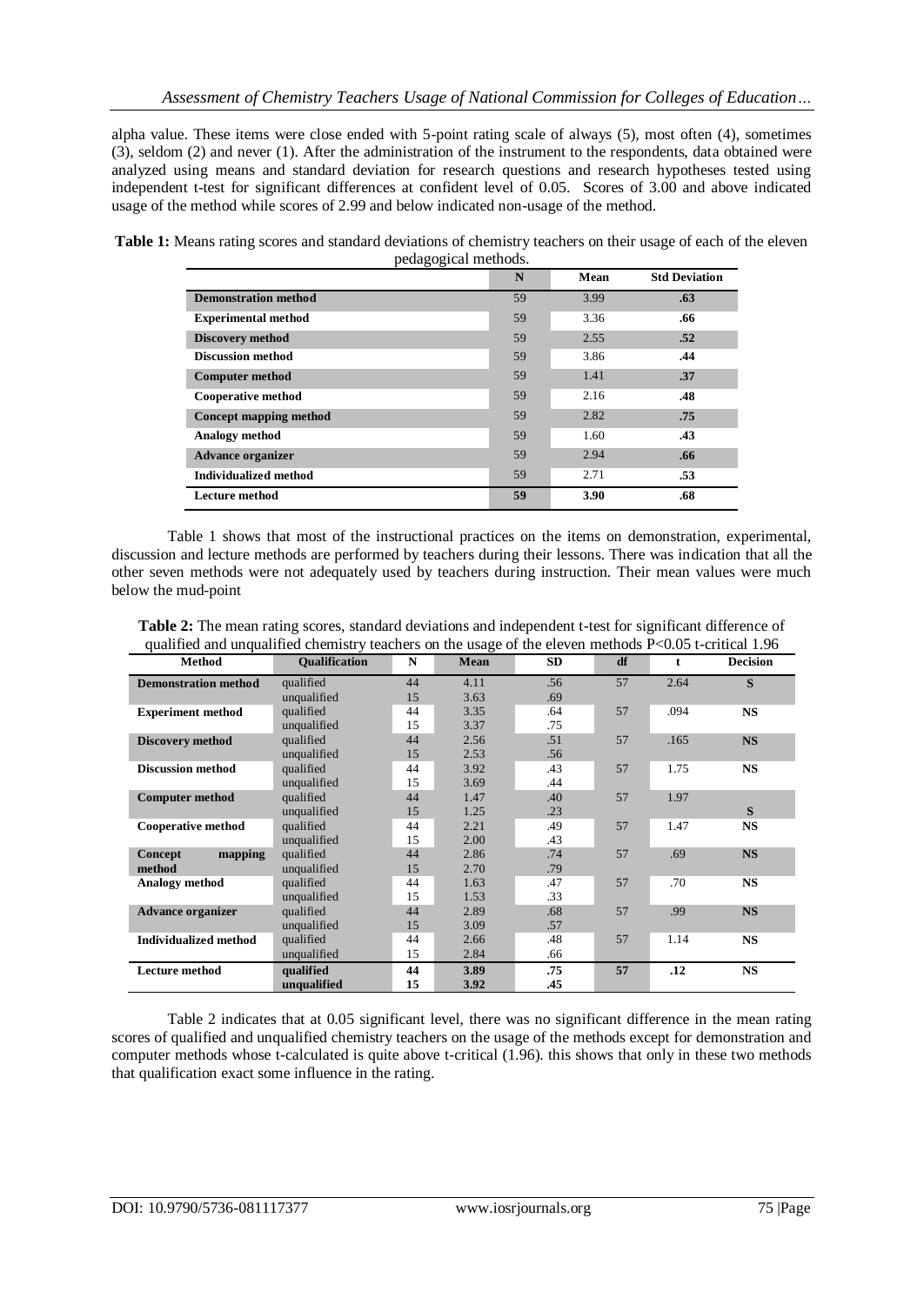| Method                        | <b>Sex</b>    | $\mathbf N$ | Mean | rating on the assige of the eleven interference<br>Std. | $\mathbf{t}$ | df | <b>Sig</b> |
|-------------------------------|---------------|-------------|------|---------------------------------------------------------|--------------|----|------------|
|                               |               |             |      | <b>Deviation</b>                                        |              |    |            |
| <b>Demonstration method</b>   | Male          | 29          | 4.03 | .65                                                     | .58          | 57 | <b>NS</b>  |
|                               | Female        | 30          | 3.94 | .62                                                     |              |    |            |
| <b>Experiment method</b>      | Male          | 29          | 3.33 | .75                                                     | .32          | 57 | <b>NS</b>  |
|                               | Female        | 30          | 3.39 | .58                                                     |              |    |            |
| <b>Discovery method</b>       | Male          | 29          | 2.48 | .57                                                     | 1.02         | 57 | <b>NS</b>  |
|                               | Female        | 30          | 2.62 | .46                                                     |              |    |            |
| <b>Discussion method</b>      | Male          | 29          | 3.93 | .42                                                     | 1.14         | 57 | <b>NS</b>  |
|                               | Female        | 30          | 3.79 | .46                                                     |              |    |            |
| <b>Computer method</b>        | Male          | 29          | 1.49 | .43                                                     | 1.56         | 57 | <b>NS</b>  |
|                               | Female        | 30          | 1.34 | .30                                                     |              |    |            |
| <b>Cooperative method</b>     | Male          | 29          | 2.21 | .53                                                     | .80          | 57 | <b>NS</b>  |
|                               | Female        | 30          | 2.11 | .43                                                     |              |    |            |
| <b>Concept mapping method</b> | Male          | 29          | 2.83 | .89                                                     | 1.72         | 57 | <b>NS</b>  |
|                               | Female        | 30          | 2.80 | .60                                                     |              |    |            |
| <b>Analogy</b> method         | Male          | 29          | 1.75 | .41                                                     | 2.17         | 57 | S          |
|                               | Female        | 30          | 1.46 | .41                                                     |              |    |            |
| <b>Advance method</b>         | Male          | 29          | 2.97 | .69                                                     | .25          | 57 | <b>NS</b>  |
|                               | Female        | 30          | 2.92 | .64                                                     |              |    |            |
| <b>Individualized method</b>  | Male          | 29          | 2.70 | .58                                                     | .02          | 57 | <b>NS</b>  |
|                               | Female        | 30          | 2.71 | .49                                                     |              |    |            |
| <b>Lecture method</b>         | Male          | 29          | 4.11 | .75                                                     | 2.47         | 57 | S          |
|                               | <b>Female</b> | 30          | 3.69 | .54                                                     |              |    |            |

**Table 3:** Means, standard deviation and independent t-test for significant difference of male and female teachers rating on the usage of the eleven methods.

Table 3 shows that the observed difference in the mean rating scores of male and female teachers on their usage of the eleven method were not significant for all the methods except for Analogy and lecture method. This is an indication that gender has influence on only these two methods.

## **III. Discussion Of Findings**

The findings from the study showed that most of the instructional methods stipulated in the Benchmark were not adequately used by teachers during instructions. Only four methods: demonstration, experimental, discussion, and lecture were mostly used during instruction. This comes to nullify the assertion by Njoku (2003) that Nigerian science classroom activities are still dominated by teacher-centred methods. And that science teacher educators only theorise about effective methods that have been discovered by researchers, tried out and recommended for usage by science teachers. With is this, blame should not be apportioned to teacher educators in the colleges as regarding the failure of students in external examinations since they actually expose preservice teachers to some extent to innovative pedagogical methods in the benchmark.

The problem behind teaching of sciences in Nigeria secondary schools remaining too didactic and expository is that secondary school chemistry teachers simply did not want to use methods they were exposed to during their training period in their classroom instructions. Results also indicated that qualification has no remarkable influence on the teachers' method usage. Since method usage of qualified and unqualified chemistry teachers did not differ significantly for all the methods excepts for demonstration and computer methods. In this vein, gender has no remarkable influence on method usage by teachers.

## **IV. Conclusion**

According to Ukeje (1999), the quality of education provided in any society and nature of change effected by the education are both dependent on the quality of teacher and the effectiveness of their teaching in the classroom. This means that secondary school teachers must be properly prepared by their educators in the colleges through proper exposure to all the available pedagogical methods in the Benchmark: this is also quite necessary because teachers teach the way they were trained and students perform the way they were taught.